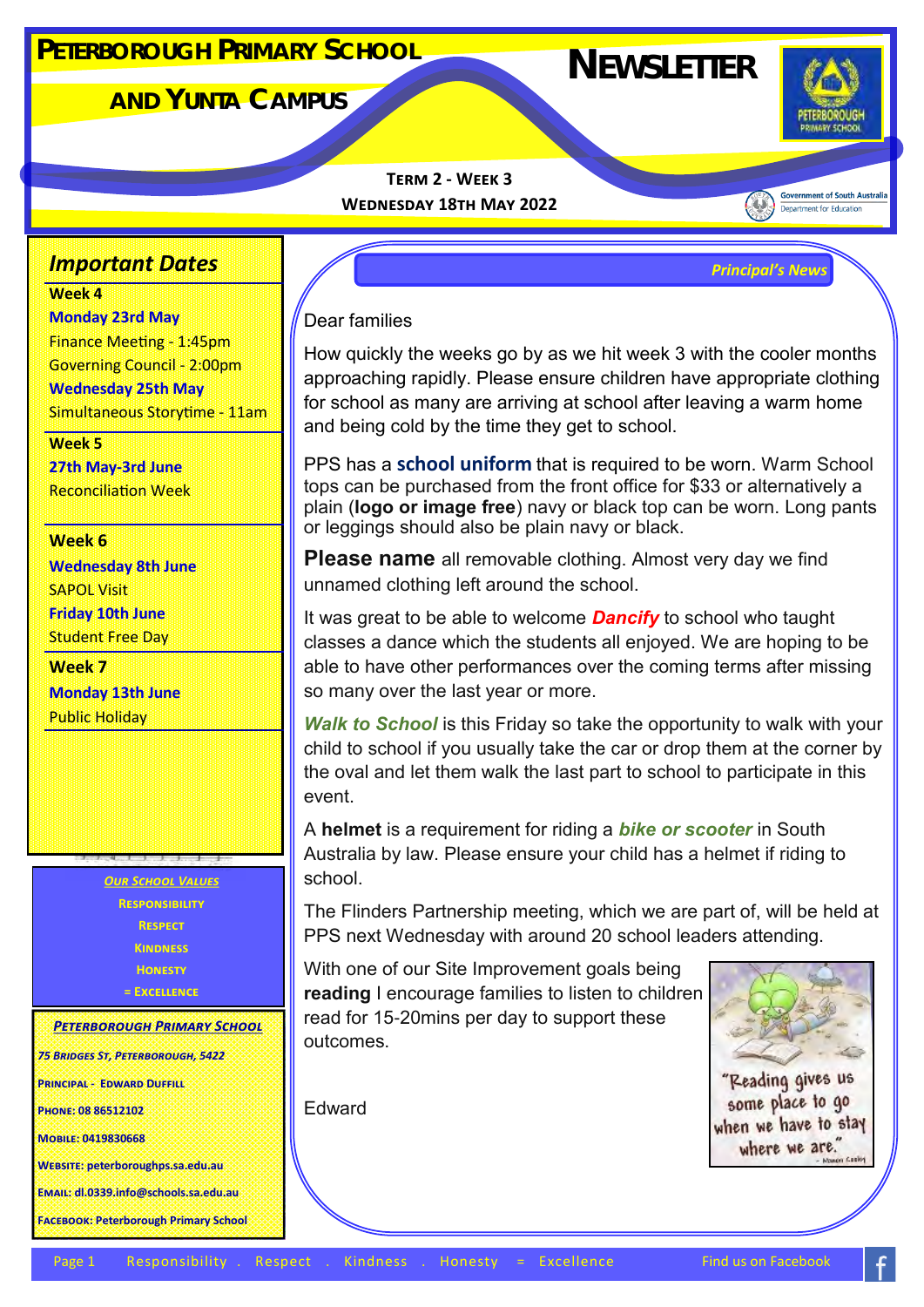# **School Value Certificates were proudly presented to**

| <b>Learning Achievement</b>       | Austin, Marshal, Mia, Maryanne                   |
|-----------------------------------|--------------------------------------------------|
| <b>Responsibility</b>             | Arika, Xavier, Olivia                            |
| <b>Premiers Reading Challenge</b> | Lottie, Charlotte, Khalia, Daniel, Seth, Randall |
|                                   |                                                  |



99

We had a visit from Kayla from Dancify yesterday. The students had a great time learning new dance moves.



The R/1 class had a visit from the Preschool

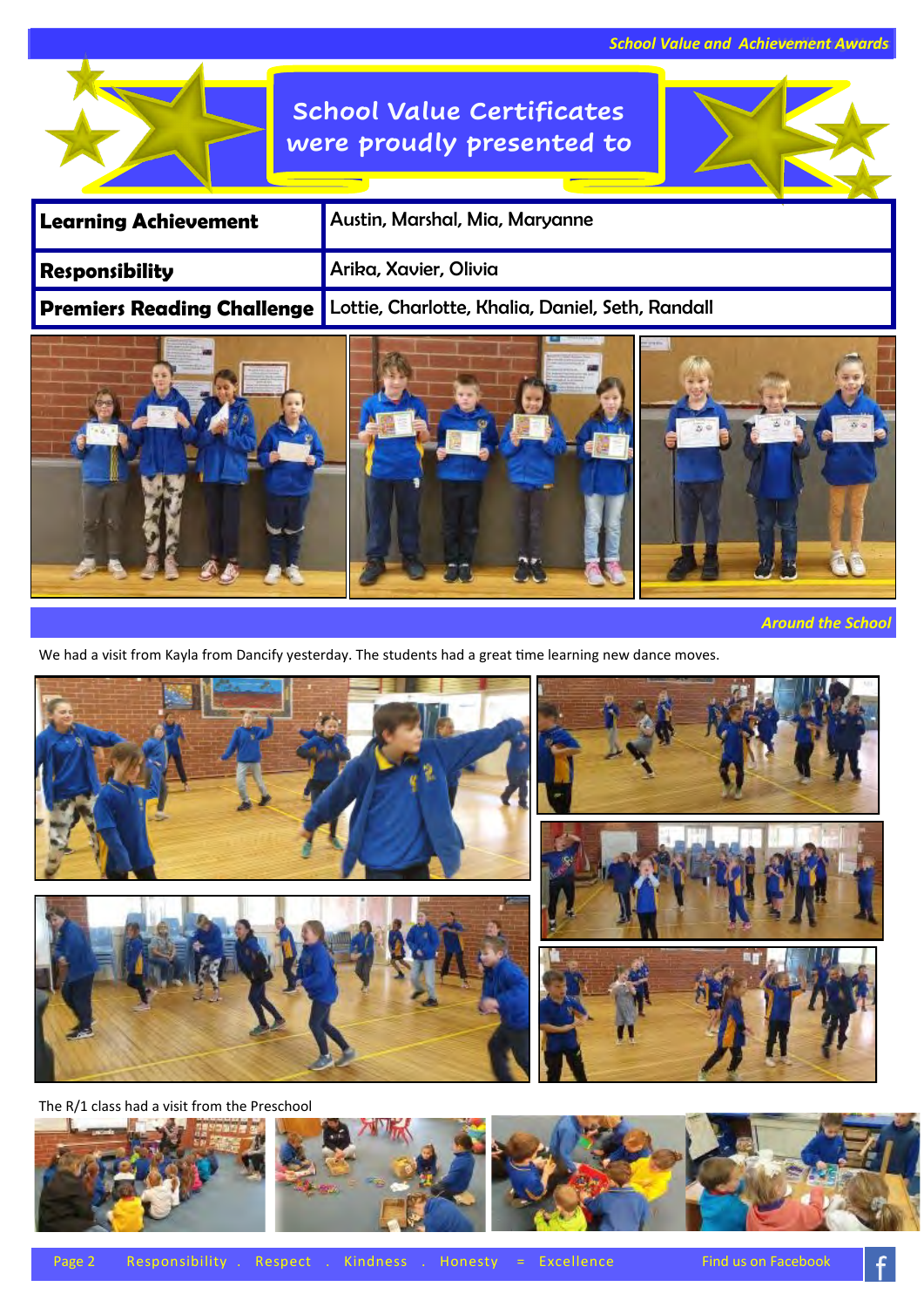

#### **Part 2**

## **The Resilience Project-Partnership with Parents and Carers**

#### **This is the next link for you to learn more about The Resilience Project and how to support your child/children with their understanding of what gratitude is.**

**Gratitude is paying attention to the things that we have right now, and not worrying about what we don't have. We practise this by noticing the positives that exist around us.**

Research shows that practicing gratitude rewires our brains to overcome the negativity bias (which can lead to anxiety and depression) and see the world for what we are thankful for. It is also shown to broaden thinking, and increase physical health through improved sleep and attitude to exercise.

#### **View Part 2 of the series here - Gratitude** [https://theresilienceproject.com.au/parent](https://nam04.safelinks.protection.outlook.com/?url=https%3A%2F%2Ftheresilienceproject.com.au%2Fparent-and-carer-hub-hugh%2F&data=05%7C01%7Cjulie.carter764%40schools.sa.edu.au%7C7e8352625ebf438326ad08da32216897%7C73bbf4e906884946aea9bd0bb40ecf07%7C0%7C0%7C637)-and-carer-hub[hugh/](https://nam04.safelinks.protection.outlook.com/?url=https%3A%2F%2Ftheresilienceproject.com.au%2Fparent-and-carer-hub-hugh%2F&data=05%7C01%7Cjulie.carter764%40schools.sa.edu.au%7C7e8352625ebf438326ad08da32216897%7C73bbf4e906884946aea9bd0bb40ecf07%7C0%7C0%7C637)

There are many ways in which you can practise gratitude, including starting a [Wellbeing Journal.](https://nam04.safelinks.protection.outlook.com/?url=https%3A%2F%2Ftheresilienceproject.com.au%2Fproduct%2F6-month-my-resilience-project-journal%2F&data=05%7C01%7Cjulie.carter764%40schools.sa.edu.au%7C7e8352625ebf438326ad08da32216897%7C73bbf4e906884946aea9bd0b)  For mental health resources and support information, visit [The Resilience Project](https://nam04.safelinks.protection.outlook.com/?url=https%3A%2F%2Ftheresilienceproject.com.au%2Fsupport%2F&data=05%7C01%7Cjulie.carter764%40schools.sa.edu.au%7C7e8352625ebf438326ad08da32216897%7C73bbf4e906884946aea9bd0bb40ecf07%7C0%7C0%7C637877416757306240%7C)'s Support Page



#### **Walk to school on Friday May 20th -**

#### **At Peterborough PS we're taking it in our stride to promote the Walk Safely to School Day on Friday May 20th**

Walk Safely to School Day asks that we all consider our transport habits and try to incorporate more walking as part of a healthy, active way to get around. And although walking all the way to school isn't realistic for many of us, it's quite easy to figure out how you can build a walk into your family's daily routine.

- You can teach your child the healthy habit of walking more by:
- Walking with them the whole way to school •
- If you have to drive, park the car a few blocks away from the school and walk the rest of the way.

Regular exercise like walking with your child not only helps them (and you!) beat chronic problems like obesity, heart disease, behavioural and mental health issues and diabetes. It also gives you a great opportunity to teach your child safe ways to behave around roads and traffic.

Remember, Active Kids are Healthy Kids, so get planning your own Walk Safely to School Day journey for Friday 20<sup>th</sup> May 2022! For more information, visit [www.walk.com.au](http://www.walk.com.au)

For all students who walk to school on Friday Mr D has some Walk Safely to School tattoos for you. Also visit Mrs Carter at the Breakfast Café for a delicious pancake.

#### **It is important for us to recognise culturally important dates that celebrate or recognise Aboriginal and Torres Strait Islander peoples and culture**.

#### **May 26th National Sorry Day**

**"** National Sorry Day**"** is a day to remember and acknowledge the mistreatment of First Nations people who were forcibly removed from their families and communities - the Stolen Generations.

It's a day to pay tribute to their remarkable strength and resilience, and to reflect on how we can contribute to the healing process of our communities. Because sorry means you don't do it again....."

[First Nations Dates of Significance 2022 \(commonground.org.au\)](https://www.commonground.org.au/learn/first-nations-dates-significance-2022)

#### **May 27th -June 3rd -National Reconciliation Week**

The National Reconciliation Week 2022 theme, **"Be Brave. Make Change."** is a challenge to all Australians— individuals, families, communities, organisations and government—to"*Be Brave*"and tackle the unfinished business of reconciliation so we can"*Make Change*" for the benefit of all Australians. National Reconciliation Week—27 May to 3 June—is a time for all Australians to learn about our shared histories, cultures, and achievements, and to explore how each of us can contribute to achieving reconciliation in Australia. "<https://nrw.reconciliation.org.au/>